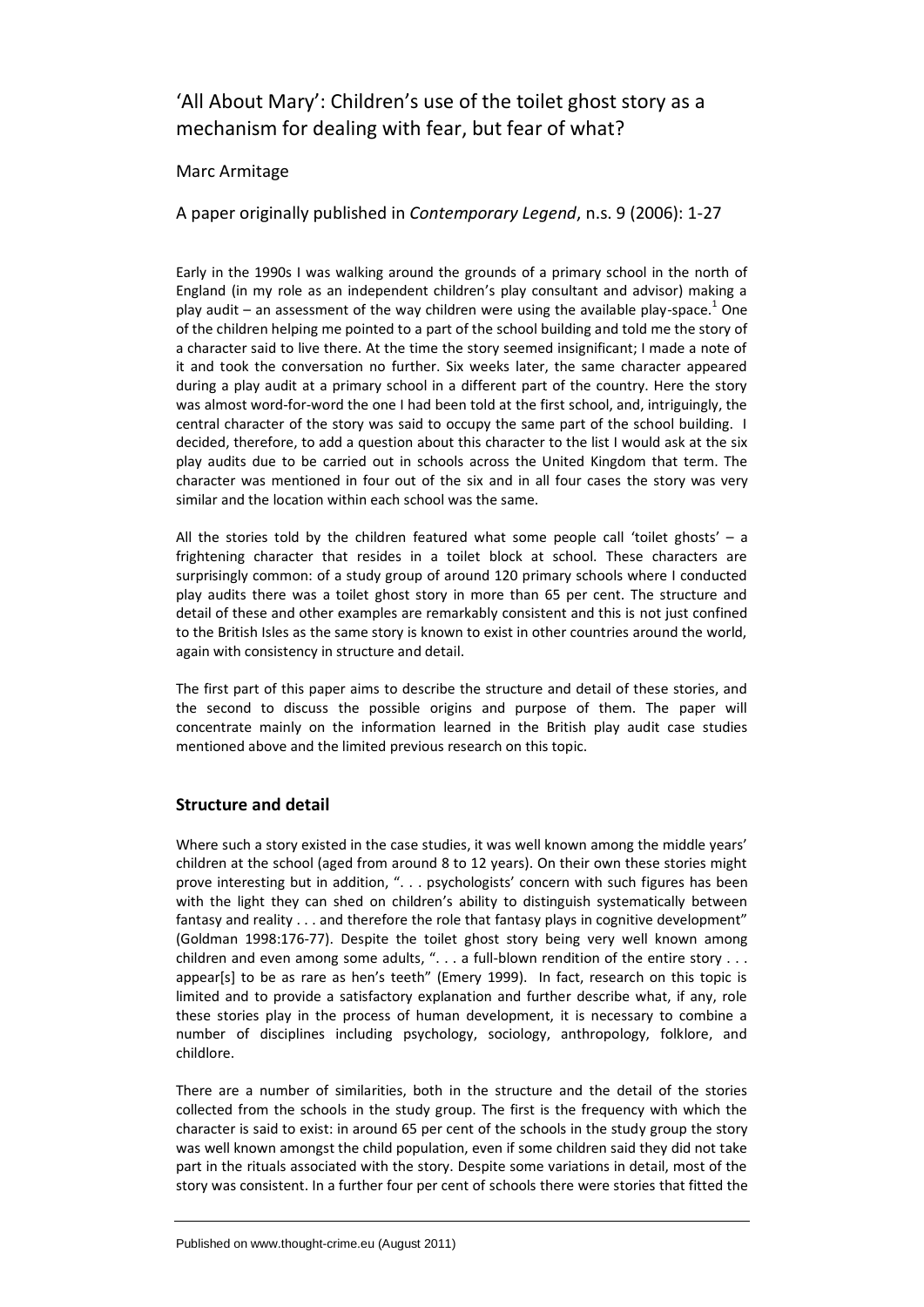structure of the toilet ghost story (at least in part) but no single named character was recorded. Very few adults within the schools knew of the existence of a toilet ghost character at their school and, of those who did, few gave any real significance to it. The type and general location of the school does not seem to be a factor, as the stories were collected in new and old schools, in both urban and rural areas, schools in predominately wealthy areas and those more disadvantaged, in schools provided by the state and by the church, in big schools and small.

It is the named character element of the stories that provides the second consistency. Within the study group the most common name used was 'The White Lady' (75 per cent). There was also occasional reference to 'The Green Lady' (two schools) and 'The Grey Lady' (two schools) but even in one of these the name 'White Lady' was known and in use. This comes as no surprise to some in the British Isles, as Winifred Haward writes, "The 'White Lady' is well-known to ghost-lore. Most ghosts are white, and the majority are women..." (Haward 1973a:14). In the 1970s Haward and her husband made a study of 100 houses in England where there was, or had been, a priest hole.<sup>2</sup> Many of these houses had local ghost legends and, in the case of this very specific type of story, "...in more than half, it was a White Lady. This was surprising [as] one would have expected a priest, or perhaps a monk" (Haward 1973a: 14).

In general, however, the White Lady proves to be a very common character and there are numerous local legends throughout the British Isles about mysterious women dressed in white who float across desolate moorland or haunt particular buildings, or who stand silently alongside dark isolated stretches of roadway. These stories have existed for many centuries and are known to exist in other countries where they have evolved and developed over time into a number of well known myths and ghost stories, including those such as the vanishing hitchhiker, which Janet Langlois has described as "...perhaps the most popular and best-documented revenant in American legendry" (Langlois 1978:197).

Within all the schools at which a toilet ghost was said to exist, the character has also proved to be exclusively female, but there was occasional reference to 'Candyman' and to 'Chucky' or 'Charles', both names seemingly based on characters in horror films. The *Candyman* series of films, based on the short story 'The Forbidden' by Clive Barker, tells the story of a black American man before the abolition of slavery who, after being persecuted and killed, takes on the role of a violent vengeful ghostly character who can be called forth by chanting the words 'Candy Man' five times into a mirror. $4$  Chucky is the name of the central character in the *Child's Play* series of films, also made in the US. Rather than being a human character, though, Chucky is a child's doll that comes to life with violent results. Both these characters are male and, with the exception of the chant used to call forth the 'Candy Man' and the connection with a mirror (elements Barker borrowed from folklore) the stories associated with them in their respective films do not match those of the toilet ghost. More significantly, where these characters were mentioned they were not talked about in the same way as the toilet ghost and were not generally referred to by children with any seriousness (more on this point later).<sup>5</sup>

In only one school was any serious mention made of a male equivalent to the White Lady that appeared to fit the basic structure of the toilet ghost story. This was at a primary school in Yorkshire at which a number of children reported a character they called 'Vaker', a name that appeared to be a local corruption of 'caretaker' (audit Sept 1995b). This seemed to be confirmed later by a number of others who stated that they knew that 'Vaker' had been a care-taker at the school many years ago. Quite how long ago no one could be certain but the main location of this character was said to be a basement room of the school (the present caretaker's room – an area of school buildings commonly associated with spooky stories) and the ghost could sometimes be seen by looking through an unusually large keyhole. 'Billy' also received a few mentions by some who said he was the son of 'Vaker'. This was an interesting ghost story but on closer investigation it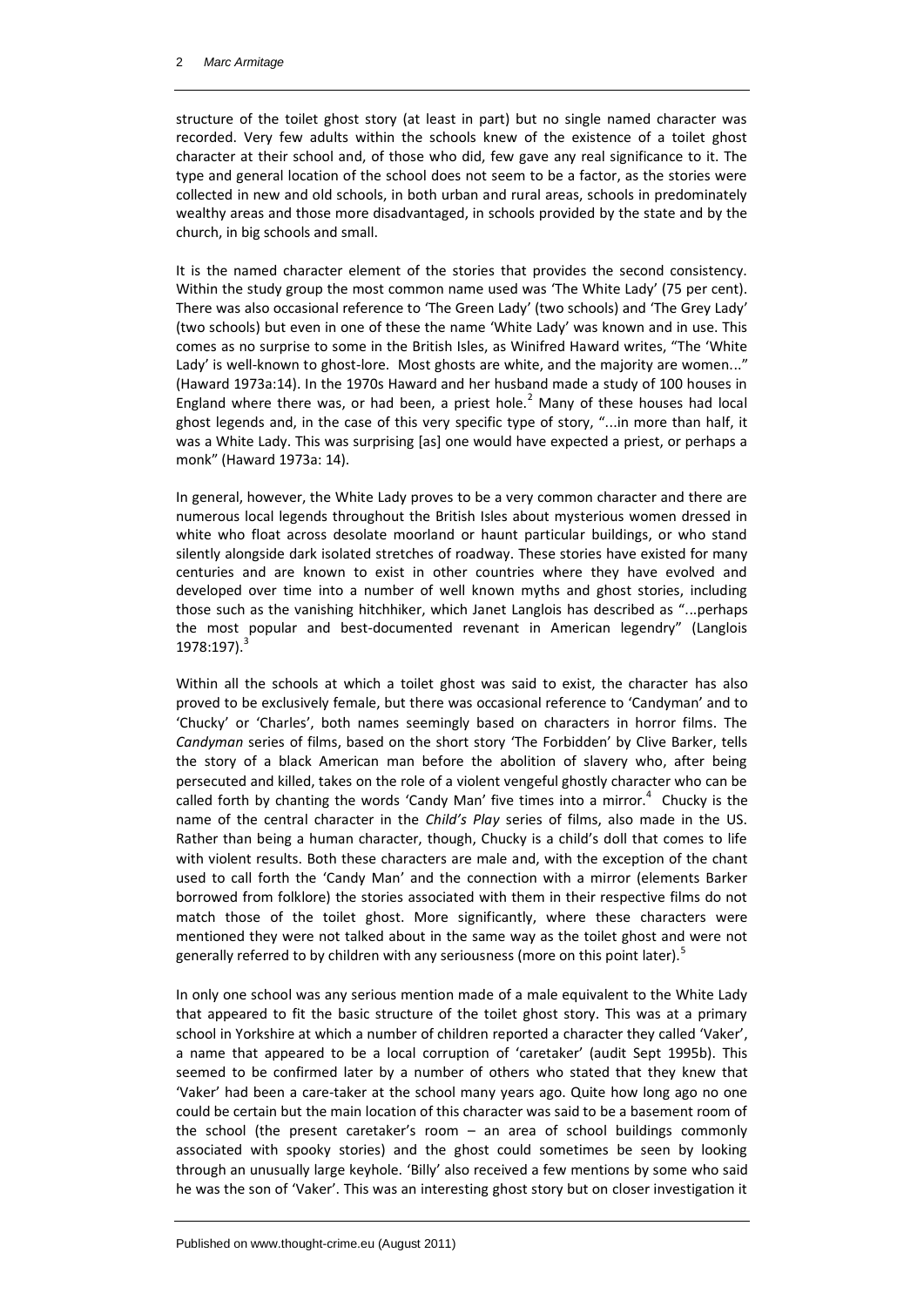did not fit in with the tale of the toilet ghost. However, then someone added, "Oh yes: and Vaker has a daughter called the White Lady!" Further questioning revealed that this White Lady story did conform to the common structure of the toilet ghost story and in fact the White Lady was much more widely known throughout the school than was Vaker.

The toilet ghost story is not confined to the British Isles: 'she' is well known and recorded in the United States, Canada, Sweden, Holland, France, Australia, Japan and Thailand, to name but a few. Here the term 'she' has been used deliberately, as amongst all recorded versions of the story so far, the central character has been female. Despite occasional international references to 'De Witte Dame' (Holland) and 'La Dame Blanche' (France), however, there is considerable variation in the name given to the central character.

In a review of around 100 similar stories, Dan Norder reported that, "...the name Bloody Mary was by far the most prevalent, appearing about 50 per cent of the time..." (Norder 1999). The stories he studied were collected via postings on various Internet newsgroups, which included some postings from Great Britain, (although what proportion is not noted). In the study group the name 'Mary', or, more often, 'Bloody Mary' (and the similar 'Molly' or 'Bloody Molly') also proved to be significant and was the second most recorded name being used (12.5 per cent).

That this name might be used to describe a malicious character, especially a female one, should also not come as a great surprise —at least not in the United Kingdom. Allison Weir, who has written extensively about the Tudor Kings and Queens of England, notes that on beginning her reign, Queen Elizabeth I (1533-1603) ruled a country that was, "Superstitious in the extreme, they believed in witches, fairies, goblins and ghosts, and set great store by the predictions of seers, wizards and astrologers" (Weir 1998:5). Her sister, Mary I (1516-58), whom she succeeded in 1558 had reintroduced the, even then, highly controversial policy of burning heretics at the stake, condemning around 300 to this form of death during her short five-year reign. No small wonder then that she should earn the title Bloody Mary from her previous subjects.

These two principal names, the White Lady and Bloody Mary, have proved to be the most significant names in the UK study but as already noted there are many other names in use across the world. Other names recorded by the on-line *Urban Legends Research Centre*, for example, include a whole host of Mary's: Mary Worth, Mary Moore, Mary Jane, Mary Lou, Mary Johnson and Mary Worthington. Other names include, Sally, Kathy, Agnes, Black Agnes and Black Aggie (Emery 1999). However, which of these names refer to variants of ghost lore and legend other than the specific toilet ghost story is not clear. What is clear is that the need to be able to make reference to a specific character such as the toilet ghost requires the adoption of a special name and, like any long-standing myth, the name that is adopted is generally the same as that of the most commonly known similar local legend.

Thus, in the British Isles the name White Lady becomes the most commonly adopted name for the toilet ghost, and in Japan the centuries old legend of 'Hanako San' (the 'Little Flower Girl') who is also said to dress in white and/or red becomes the most common name for the school toilet ghost character in that country. This theory seems to be confirmed by other examples such as that of the 'Tennessee Bell Witch' in the United States. This local ghost legend, supposedly based on the story of a real family, uses a name that has also been adopted by some as that for the toilet ghost character, but the use of this name seems to be very specific to the locality of the original story, a story that differs greatly in structure from that of the toilet ghost. The same may also be true in the use of the name Mary Whales, which was originally reported by Janet Langlois (Langlois 1978) but which Dan Norder failed to find in his review, concluding that the name may have been a "...strictly local version" (Norder 1999, see also Klintberg 1988).

In all these different types of ghost legend the local name used for the central character appears to be a common element that runs through them. This may lead some people to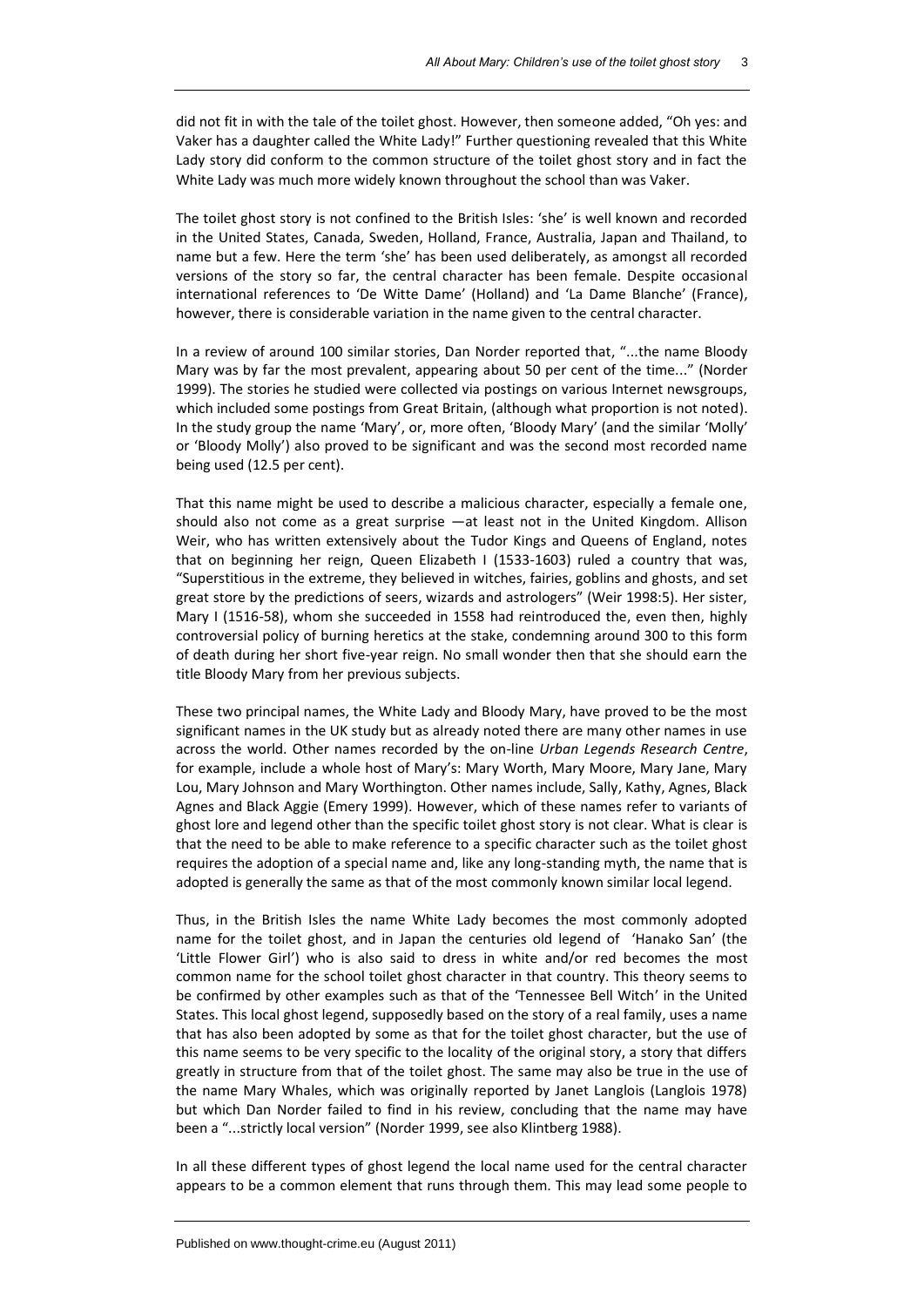conclude that the root of these different stories is basically the same. However, Winifred Haward in studying the ghost legends associated with priest holes felt that there were enough characteristics in the stories that she collected to warrant a separate classification (Haward 1973a:14). This also appears to be the case with the toilet ghost stories as, although there are some elements of the tale that link to other common ghost stories which use the same character names, the general structure of the toilet ghost stories shares an identifiable and common structure of its own. The root origin of the various names in use for these stories may be the same but the different legends have very different structures and thus may not have come from the same root. As such the purpose these stories serve may also be very different.

It is important to note at this point that the toilet ghost stories are not the only type of ghost stories associated with school buildings —witness the story of 'Vaker' above: the apparent haunting of school corridors and particular rooms by long dead teachers, caretakers and cleaners is something reported in many schools. Nor is the toilet ghost known only at primary school. She has been reportedly invoked at secondary schools and colleges as well as in home bath-rooms at sleep-over parties.<sup>6</sup> What is significant in terms of the toilet ghost in the school context, though, is the frequency with which the toilet ghost story is reported both in the United Kingdom and elsewhere around the world. One would have thought that the institutional nature of the school might also mean that more adults would be familiar with the story too.

Ross Taylor reports a story that happened on her first day as headteacher of a primary school in the British city of Nottingham in 1984:

I was walking around the grounds of the school during class-time when I came across a girl of about nine years of age. She pointed to a toilet block and said, "Have you been in those toilets?" "No", I said. She then told me, "You don't want to go in there—there's snakes and a woman in there." This was a bit worrying so I asked the girl what she meant and was taken into the toilets. "In there", she pointed to one of the toilet cubicles. When coming out we were joined by another girl from the same class. As we were walking back to their classroom the two girls pointed to a strip of very old lime trees on an area of uneven ground which is adjacent to the toilet block. They said, "we've got to stay off there because the woman comes on here: The woman out of the toilets". Since then I have heard this story a number of times (personal correspondence, 1996).

In 1996 I conducted a play audit at this school and asked children about the character. She was still well known and was referred to as the 'Green Lady'. The place she could be found was also the same toilet block reported by Ross in the 1984 story; in fact, children consistently pointed out the same toilet cubicle as the girl in the 1984 version.

It is from this point that the central character in this type of story receives the title of 'Toilet Ghost', as in all schools covered by the study group and other examples from schools around the world the principal location where she is found is a toilet block, often a specific cubicle. In the study group the toilet block has exclusively been a girls' block, and where more than one existed within the school, it was always in the oldest girls' block. Part of the reason for this may be the presence of a mirror—the use of mirrors sometimes forming a significant part of the ritual of calling forth the main character (a point also noted by Klintberg 1988 and Norder 1999). To use an example from the study group: "You say Bloody Mary in the mirror three times and she comes out [of the mirror]" (10 year old girl, East Yorkshire, July 1998b). However, not all the toilet blocks in the study group had a mirror and, even in those that did, the use of a mirror was not always vital to the ritual of calling the ghost into existence. The turning on of specific taps (sometimes more than one and in a specific sequence) or knocking on a particular cubicle door with a set number or pattern of knocks was among a number of strategies that were reported for doing this. Nor was the toilet ghost always said to actually appear in the mirror; she sometimes emerged from within a toilet cubicle, or even out of thin air.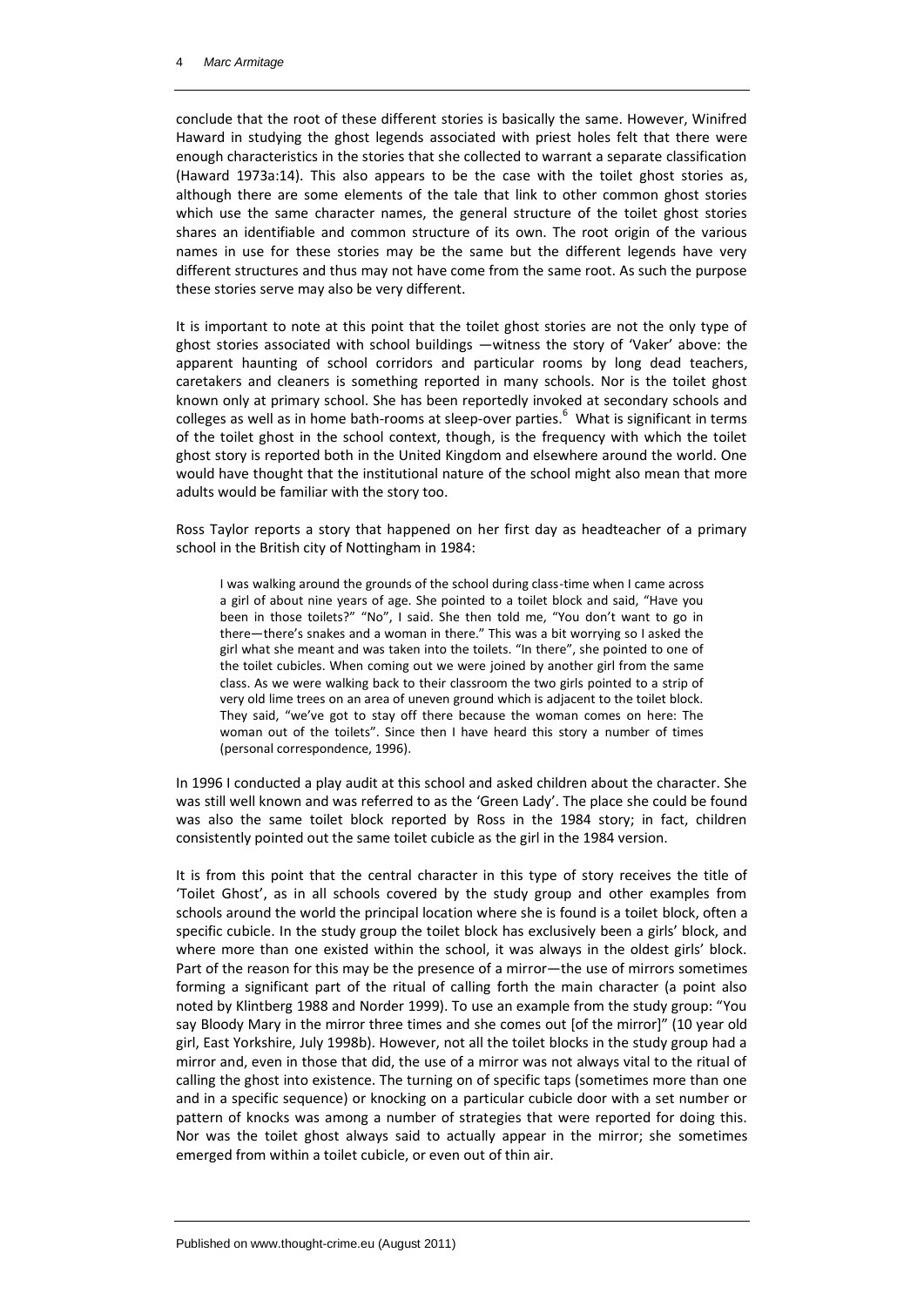In the four schools in the study group where a named character was not reported, it was reference to a toilet block and sometimes a mirror that pointed to the existence of a story that seemed to fit within the general category and prompted further investigation. For example, at one Lincolnshire school a number of unspecified actions on the part of one or more children was said to result in "strange noises from the toilet" (Lincolnshire, Oct. 1996b), the implication being that there was something, or someone, in there; and at another it was said that writing something on the mirror in the toilet block and then knocking three times leads to "...things happening" (East Yorkshire, Oct 1996a).

However, just because the principal location of the character is in a toilet block this does not seem to prevent her from going outside the school buildings. At one school it was reported that the White Lady was called forth by chanting into the mirror in the oldest girls' toilet block, but when she appeared it was actually in a small area of trees outside the school grounds. She could then be seen floating over the school field and entering into the toilet block to confront whoever called her forth (audit Sept 1997a). Also, at the Nottinghamshire school noted above, the same piece of ground beside the line of lime trees first reported to Ross Taylor in 1984 as a place where the mysterious lady could be found, was mentioned again by a number of boys in the 1996 audit at this school, who said that they "tiptoe" across this piece of ground when getting to the school's football pitch so that they would not "wake *her* up". There have been times when children have reported that the toilet ghost can be summoned from outside too, but even in these cases it has been accepted that the principal place she occupies is a toilet block.

It also seems consistent that some kind of rhyme is needed to command her to appear. For example, "...you stand in front of a mirror and say a rhyme [she could not remember what]. Then you flush a toilet and a headless lady comes out" (girl 10 years, Hull, Sept. 1997a). In most cases the exact rhyme to be used is well known throughout the school, and the most common rhyme recorded in the study group is remarkably consistent. Compare these three examples:

*"White Lady, White Lady, we've killed your white baby"* (audit March 1996a).

*"White Lady, White Lady, we killed your black baby"* (audit July 1997a).

*"White Lady, White Lady, what have you done with your white baby?"* (audit July 1998a).

In these and most other chants recorded in the study group there are a number of themes that run through them all: first, the name of the toilet ghost character is repeated at the beginning of the rhyme; second, a baby is mentioned; and third, something specific seems to have happened to this baby, with the inference being that it is either the toilet ghost herself or the person chanting who has done something.

The chants recorded by children in the UK to call forth the toilet ghost have generally been found to include a child reference and it is interesting to note that of the White Ladies recorded in Winifrid Haward's investigation into ghosts associated with priest holes there was often a mother and child element to the stories (Haward 1973b:16). Further, Janet Langlois suggested in her paper that the origins of the story she collected might be based on a local legend called 'La Llorona', which is further based on the story of a woman who weeps for the loss of her children whom she herself has murdered.<sup>8</sup>

There have been a small number of occasions when children have been able to shed more light on this themselves. For example, children at one school said that when they chanted "White Lady, White Lady, we killed your white baby", they were not referring to themselves, but they felt they were in some way atoning for the past deeds of someone else at the school (audit March 1996a). In another school the children reported that their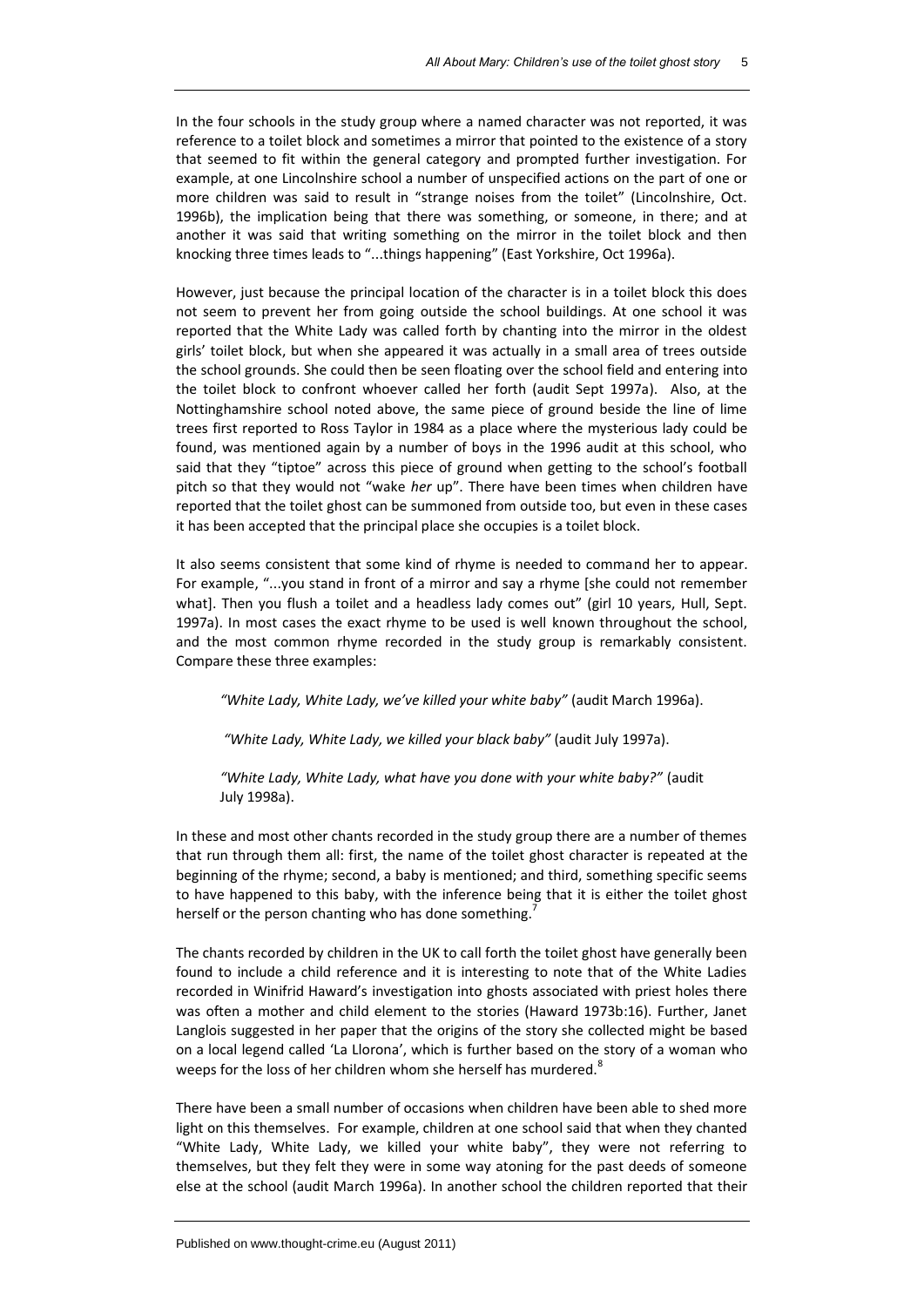school was built on the site of what was once a lake (something that is not true) and that the baby, who they stated was the White Lady's child, had accidentally drowned there. They speculated that the White Lady might then have taken her own life in despair (audit July 1998c). $9$ 

Interestingly, the cause of death of the White Lady (Green Lady in one case) was only reported at four schools in the study group; it was a fall or jump from a high roofed building or a tower (on two occasions from towers actually at the school). This again echoes something reported by Winifred Haward. In her two short papers published in 1973 she mentions a cause of death in only five examples of ghosts associated with priest holes: in one case it is murder, and in the other four cases it is the result of a fall or jump from a high place. In one example, Speke Hall in Liverpool, she reports the story of the master of the house who loses the family home through gambling and, "His wife was overwhelmed by despair when she heard the news, and threw herself and her child out of the window into the moat" (Haward 1973b:15).

When asking why the character is female, Dan Norder concludes that this is simply because more girls than boys seem to tell the story – so when looking into a mirror, "What else would you expect to see?" (Norder 1999). There may be an element of truth in this as, when children are asked to describe an ambiguous character or storyline/pretence character, they may be tempted to identify themselves with that character. Girls, therefore, when describing such a character, often say "she" whereas boys might say "he". When confronted with a toilet ghost, however, the title or name of the character may already be well known and have been simply transmitted on. The name "White Lady" dictates a female character, as do all the other name variants for the toilet ghost stories.

That there are more girls than boys reciting this story is itself a debatable point, but it should be remembered that although these stories may be relatively recent, the origin of the central character, or at least of the names that have been adopted, has been female since antiquity. The conclusion in terms of the toilet ghost stories, therefore, is that this character is female because the name implies this, and the name is drawn from similar ghostly characters that have been in existence for many generations. True, a female character may suggest more malevolence than a male character (as suggested by Norder 1999) but the screaming banshee, a mythic female Celtic character that appears dressed in white to portend death and which may herself form a root to the White Lady, has existed for many centuries.

There is also some consistency in what the White Lady does when she is finally called forth. In previous writings on the subject there are references to relatively benign acts on the part of the toilet ghost, such as generally portending the future or answering specific questions asked of her. However, the stories collected from the study group all involved something much more malevolent, with the White Lady being physically violent when she finally appears. She has even been described as having the power to kill those unfortunate enough to see her. It is interesting to note, though, that, in by far the majority of reports, those taking part in the ritual left the toilet block so quickly after she was said to have appeared that there was no time for a violent assault to be carried out. Such possible violent results of her appearance were mainly speculated on in discussions amongst the children after the event. Even when children reported no immediate violent actions on the part of the toilet ghost, it was almost always assumed that there would have been had they stayed around long enough to experience it! To summarize, the toilet ghost is not a friendly figure.

The White Lady character is not unique to the school environment, nor are some of the elements of the toilet ghost story. But when expressed in the school context there are a number of elements that are not present in other contexts. These include the institutional nature of the location (adults in more remote positions of authority, for example), the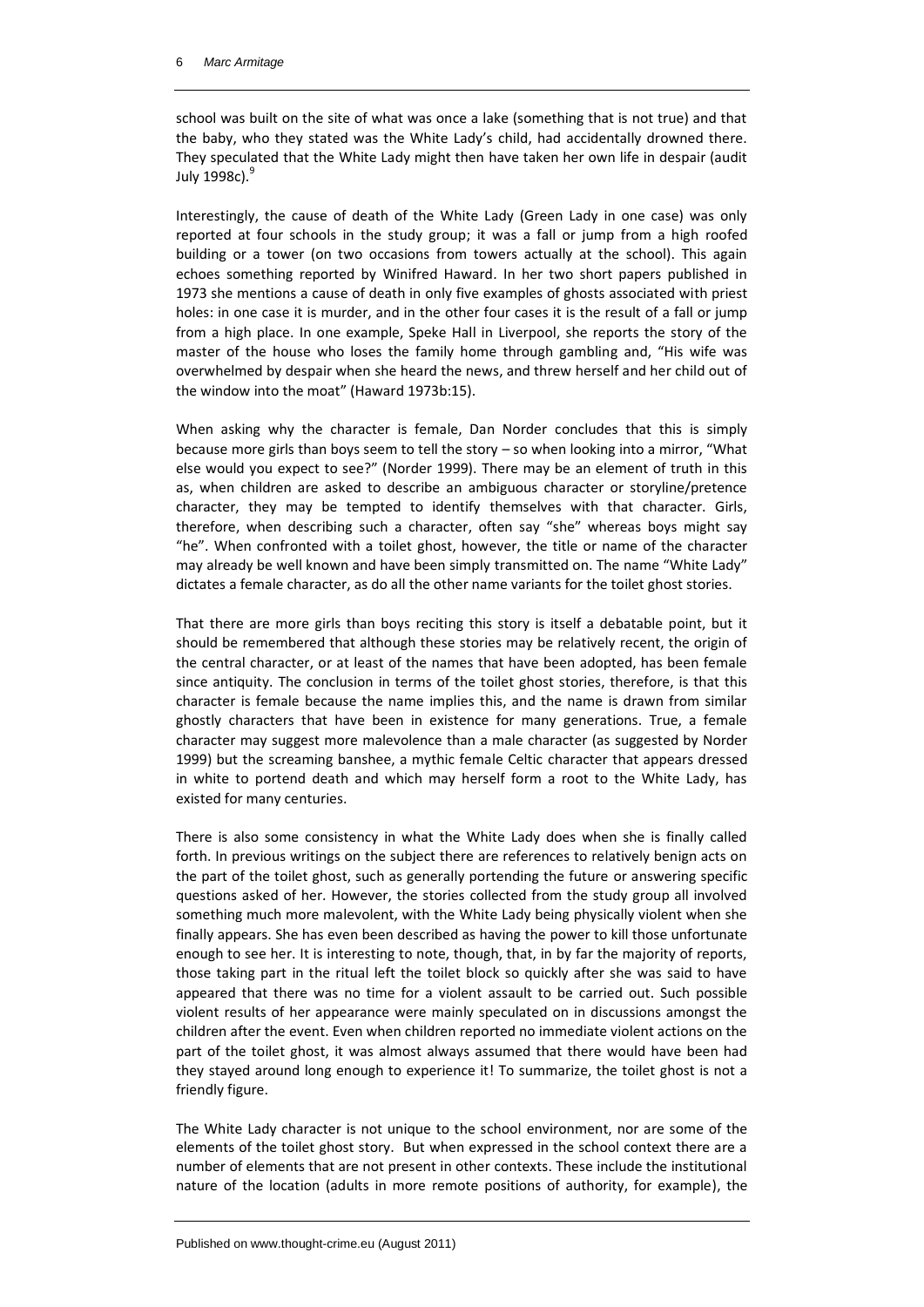large number of potential playmates, and, to a certain extent, the central location of a communal toilet block. Summarizing the stories, we have a malicious, female figure that has a special and well-known name (at least among the school child population), a specific ritual and rhyme to call her present, a violent reaction from the ghost that is discussed and embellished after the effect, speculation about who she is and the cause of her death, and a common location – a toilet block. We could add to this summary that there are also a seeming transmission and adoption of local legend both in the name used for the character and in some cases some structure of the story itself, such as the element of death from a fall or jump from a height, the references to a dead child, and the occasional references to a mirror.

There is one question yet to be tackled: How long have these stories existed? Although the character, or more accurately the local character name, of the toilet ghost may have been known for many generations, and elements of the storyline are obvious variations on a theme, the specific story of the school toilet ghost may be much more recent. But is it possible to identify when this story took on a separate and identifiable structure?

An apparent link between this type of story and ancient rituals involving the use of mirrors and water as a link to the supernatural has been speculated on in previous research into the topic. For example, "Some people believe the Bloody Mary legend and all its offshoots are mutated versions of these mirror rituals" (Norder 1999). Klintberg also concludes that, "... [this story] has its roots in magical rites for the purpose of calling forth spirits, practiced in Europe earlier on" (Klintberg 1988:162). That the various similar tales related to the school toilet ghost stories might all originate from such rituals is a question for specialists in ghost lore and mythology; however at the very least the possibility seems plausible. But the use of water and/or a mirror is not necessarily an essential element of the toilet ghost story; further, stories such as these have gone through a long and complex sequence of adaptation and transformation and have produced a tangled web of linked and interrelated stories.

The earliest published 'Mary Whales' stories that Janet Langlois collected from young teenage children attending a Catholic elementary school in Indianapolis date from 1972, but these contain a varied mix of elements from different legends. She notes similarities (but also differences) with the Mary Whales she collected and also the vanishing hitchhiker and the La Llorona (weeping woman) stories. She concludes that the different stories "form a set" (Langlois 1978:201) but with the benefit of hindsight it could also be said that in her transcripts can be seen the emergence of the school toilet ghost as a separate, identifiable story—the importance of a bathroom, and at times, a mirror, has already appeared. The various stories collected from the present study group of schools did not contain any elements relating to the vanishing hitchhiker but it is intriguing to consider that the first written recording of what appears to be the toilet ghost story was gathered in the institutional context of the school.

Mary and Herbert Knapp in their book*, One Potato, Two Potato . . . The Secret Education of American Children* (1976) also quote a number of versions of the 'Mary Worth' story, which involve calling forth a malicious character from a mirror in the bathroom, but in these no specific references are made to school.<sup>10</sup> It seems, therefore, that although there are elements of the story in existence in the US before the 1970s, the earliest published references to the emerging toilet ghost stories in a school context so far date from the early 1970s.

Bengt af Klintberg, writing about the Swedish equivalent story in 1988, agrees. He concludes that the earliest examples of the Swedish versions of the story also date from the 1970s (and quotes a number of examples of such). He also reports that the various names then in use were mainly English: 'Mary', 'Bloody Mary' and 'Black Molly'. Shortly after, "The [Swedish] name Svarta Madame (Black Madame) appeared on the scene, it spread quickly, and is now the completely dominant form" (Klintberg 1988:159). Klintberg also concludes that the national influence for these stories was American.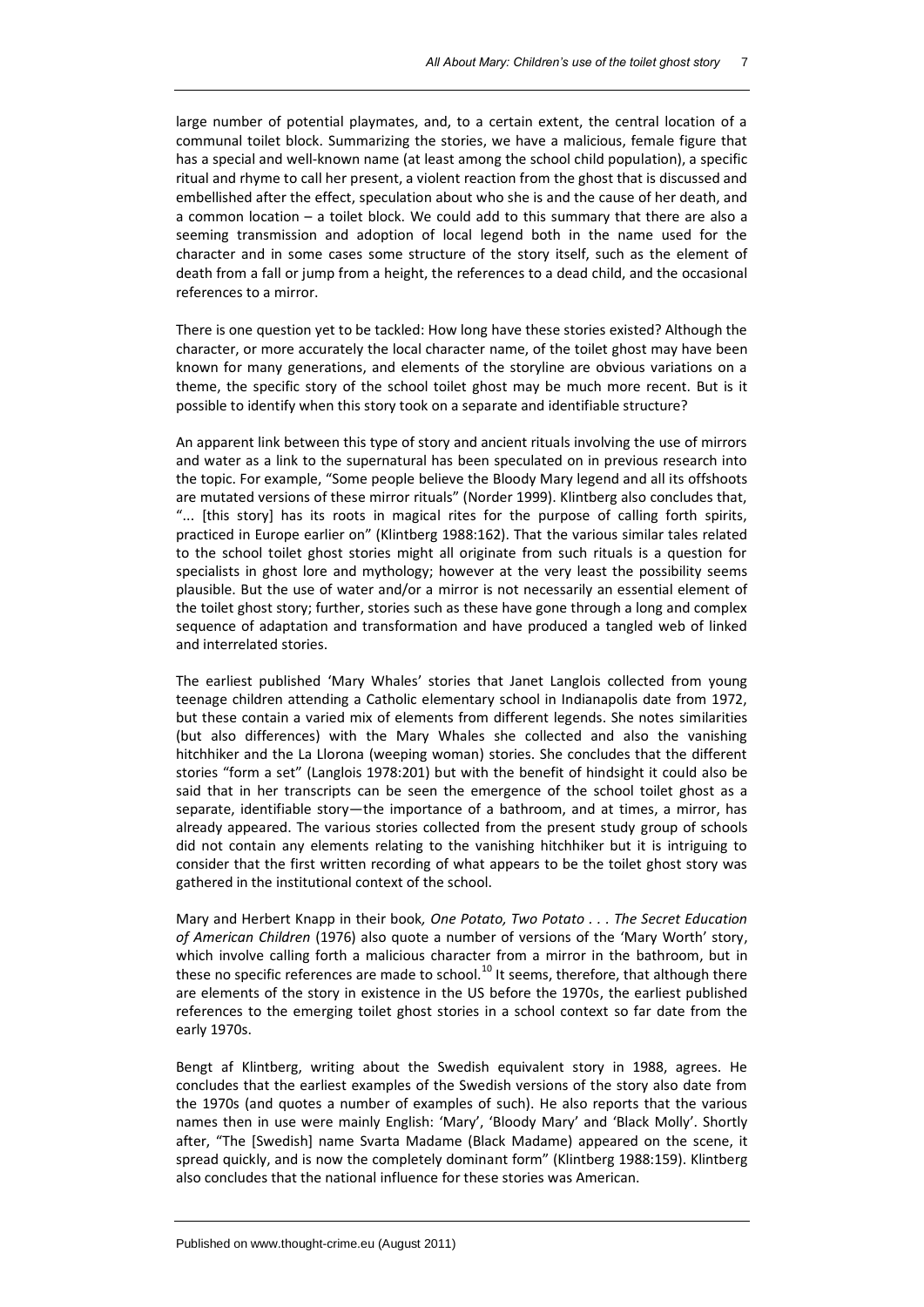This view may have been supported by the fact that, in their major study of twentiethcentury children's play and playlore, Iona and Peter Opie found that, "...the toilet ghost story was not known to British school children during the time we were running our surveys, that is in the 1950s, 60s and 70s" (personal correspondence, 2000). Using a personal example, I attended infant school in the United Kingdom in the early 1960s.<sup>11</sup> The school had a long, dark passageway leading to an outdoor toilet block and I remember stories concerning a mysterious 'someone' who lived there, someone who would grab you if you dared to go down to the toilets. Here was a story about a scary character associated with a toilet block; however, I cannot remember any specific names or even the sex of the character, nor any ritual used to invoke the ghost. Informal questioning of adults who had their school days around the same time often brings forth tales containing elements of the toilet ghost story, but no special names and rarely information on gender. However, the oldest clear reference to a toilet ghost story that the present study has revealed pre-dates the 1970s and the 1960s – and is also from a UK source.

A well-respected British child psychologist told me a story of her daughter whom she found apparently "... praying to herself in the bathroom. Her hands were clasped together and she was quietly talking to herself." No mirror was involved. When asked if she was alright, the girl burst into tears and told her mother about the "Green Lady" that was at school. She said, "... she could sometimes be seen peeping out from a cupboard during assembly" and that "she had never seen her, but lots of other people had so she must be real" (personal correspondence, 1995). The connection with the bathroom also appears related to school where this character was based in the school toilets. This would have been around 1957. Further, the school that her daughter attended at the time was the same Nottinghamshire school at which Ross Taylor reported the mysterious 'woman' in 1984, and at which children who attended the school in 1996 knew well and still called the 'Green Lady'. This presents us with a consistent school toilet ghost story with a named character that has remained known and repeated by the school's child population for around 40 years. To put this into context, this is similar to saying that the story has survived and remained consistent for around six generations of children attending this school.

### **Do these stories serve a purpose?**

Fantasy and pretence form a very significant part of the language and structure of children's play. Storylines and characterizations can be seen to continue for considerable lengths of time and act as the basic structure to a play episode. As pointed out by Peter K. Smith, "...shared knowledge of such a basic script is helpful if not essential if several children are to sustain a sociodramatic play episode over a period of time and through a sequence of actions" (Smith 1994:39). This is true of the play of older children as well as younger, but, whereas interest in the link between fantasy and pretence play and its role in human development has perhaps increased in recent decades (Goldman 1998), what research there is has tended to concentrate on the pretence play of younger children (especially pre-schoolers and those in their first few years of school). Although younger children in the study group of schools had a rich collection of tales and fantasy characters to report, no examples of a toilet ghost story were reported by any child below the age of eight. The age group from which most of these stories were collected was between eight and eleven years. $12$ 

The appearance of imagination and pretence in play is generally accepted to be positive, particularly in the areas of verbal fluency, innovation, creativity, and the ability to think in abstract terms (Moyles 1995, Sutton-Smith 1997, Goldman 1998). But many adults, in particular those professionals who spend time with children (such as child-care workers and teachers) can and do question what, if any, positive role there can be for such seemingly violent and destructive fantasies as those found in the toilet ghost stories. These stories seem so distant from reality that there appears to be a conflict with what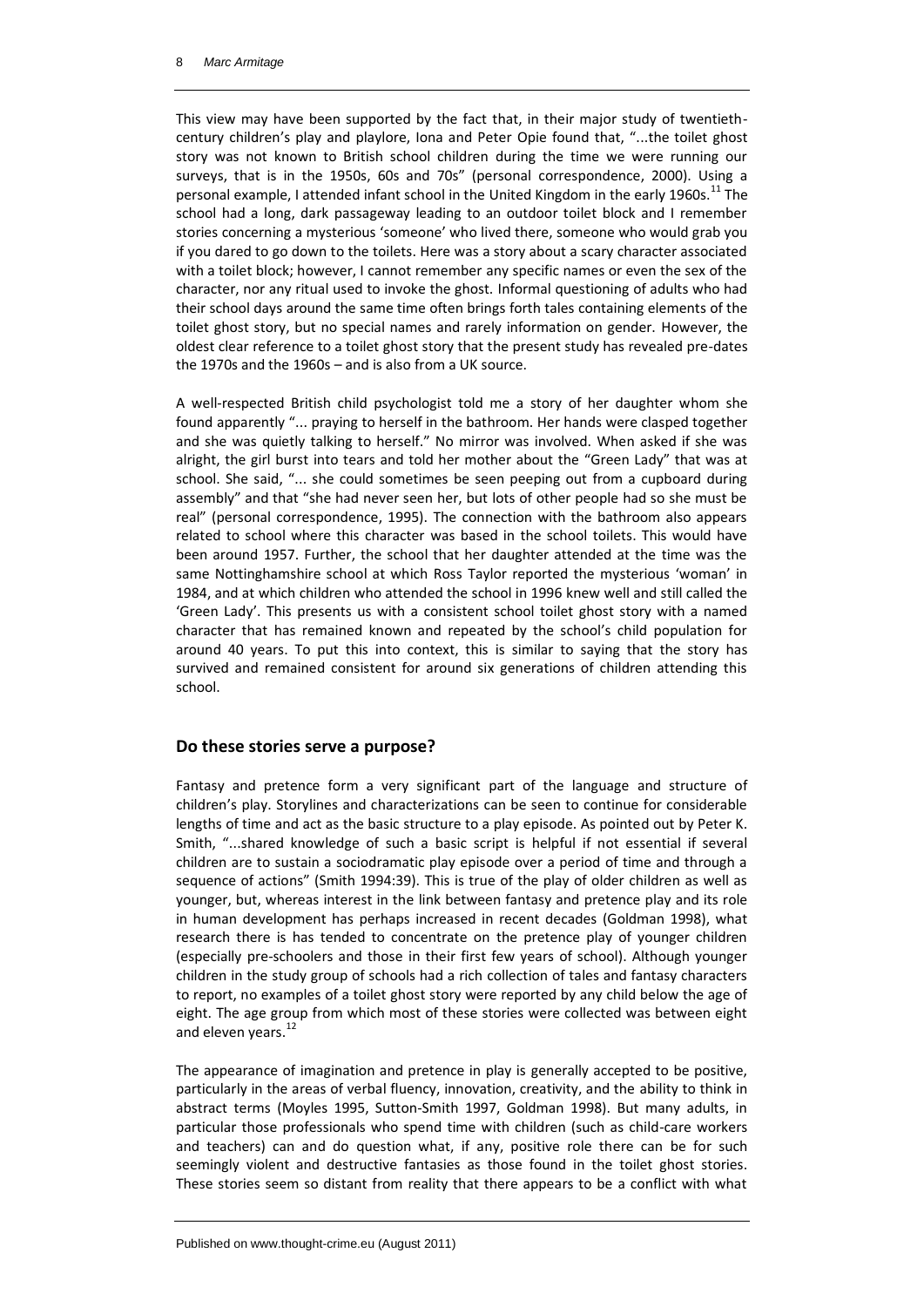many might imagine pretence play to be about, i.e. deconstructing the 'real world' and making sense of it. $^{13}$  Such perceptions, however, do a disservice to the ability of children to distinguish between what is and is not real as, "Life in the ludic [the playful] lane can never be understood simply in terms of that which it interprets realistically, the so-called real world. It must also be about mockery as well as mimicry . . . Children know that they are manipulating their thoughts about reality, not reality itself; and they know that their play self is not the same as their everyday self" (Sutton-Smith 1997:159). As such, the fears expressed by adults towards such stories seem generally unwarranted, as to a child the 'real world' appears somewhat of a flexible concept.

Peter Narvaez has written about how it might be possible to exist in both the 'real world' and an imaginary or 'constructed world' at the same time, or at least construct a 'liminal space' through which it is possible to pass from one to the other through the use of ritual and pretence:

'Liminal' is a term derived from the Latin limen meaning 'threshold' . . . it is usually associated with that period during a rite of passage when a participant experiences the ambivalent realm between one social position and another. This temporal usage of liminality is here transferred to a spatial understanding of areas between known space (purity) and unknown space (danger) where one might experience the benign or the malignant (Narvaez 1987:16-17).

In effect, the place where such ritual is carried out is an essential element in the creation of this liminal space and becomes as important as the ritual, structure and detail of the stories themselves. A school toilet block can be an eerie place full of echoes and strange sounds; it may also be poorly lit or have the kind of lighting that casts suggestive shadows, both of which contribute to the kind of environment that may result in spooky stories. In the context of the toilet ghost stories, it may also be significant, in terms of creating an effective liminal space, that these are places rarely visited by adults. This effectively creates an environment that easily lends itself to pretence and the imaginary, and which also provides privacy from unbelieving adults and time to experiment and share with other children the sensations that these stories create.<sup>14</sup>

What value children might gain from play that takes place without the direct involvement or even presence of adults is an element of play research that has not proved of much interest to mainstream researchers. Practitioners may also feel great concern at the very concept that children may benefit from a degree of privacy in order to make the most of some of their play experiences. However, as Brian Sutton-Smith points out, "... studies do show that children can comprehend and sustain very complex play microcosms together and paracosms by themselves, and that is indeed a testimony to play's independence, without which viable ludic transformations would probably not be possible" (Sutton-Smith 1997:157).

Children, and adults for that matter, certainly enjoy the thrill of fear (witness the popularity of scary theme park rides and horror films) and revel in the delight of passing on fear, either by the telling of spooky stories or jumping out from behind the door and shouting "Boo!" But the creation of liminal space in this context suggests something much more significant than simple enjoyment. In the context of the toilet ghost stories it has been generally concluded that the prime purpose of play such as this is in children developing a mechanism for dealing with fear. For example, Klintberg concludes, "This is perhaps the most important function of the [toilet ghost stories] in ... children's development. It means that they actively challenge and conquer fears" (Klintberg 1988:165-166). But fear of what? Although the answer to this question is not made clear, the implication appears to be that these stories serve as a practice for tackling real fears in the real world.

Janet Langlois reports that in her investigation of 'Mary Whales' stories, "The majority of stories students told in the group sessions clustered around this entrance of the unknown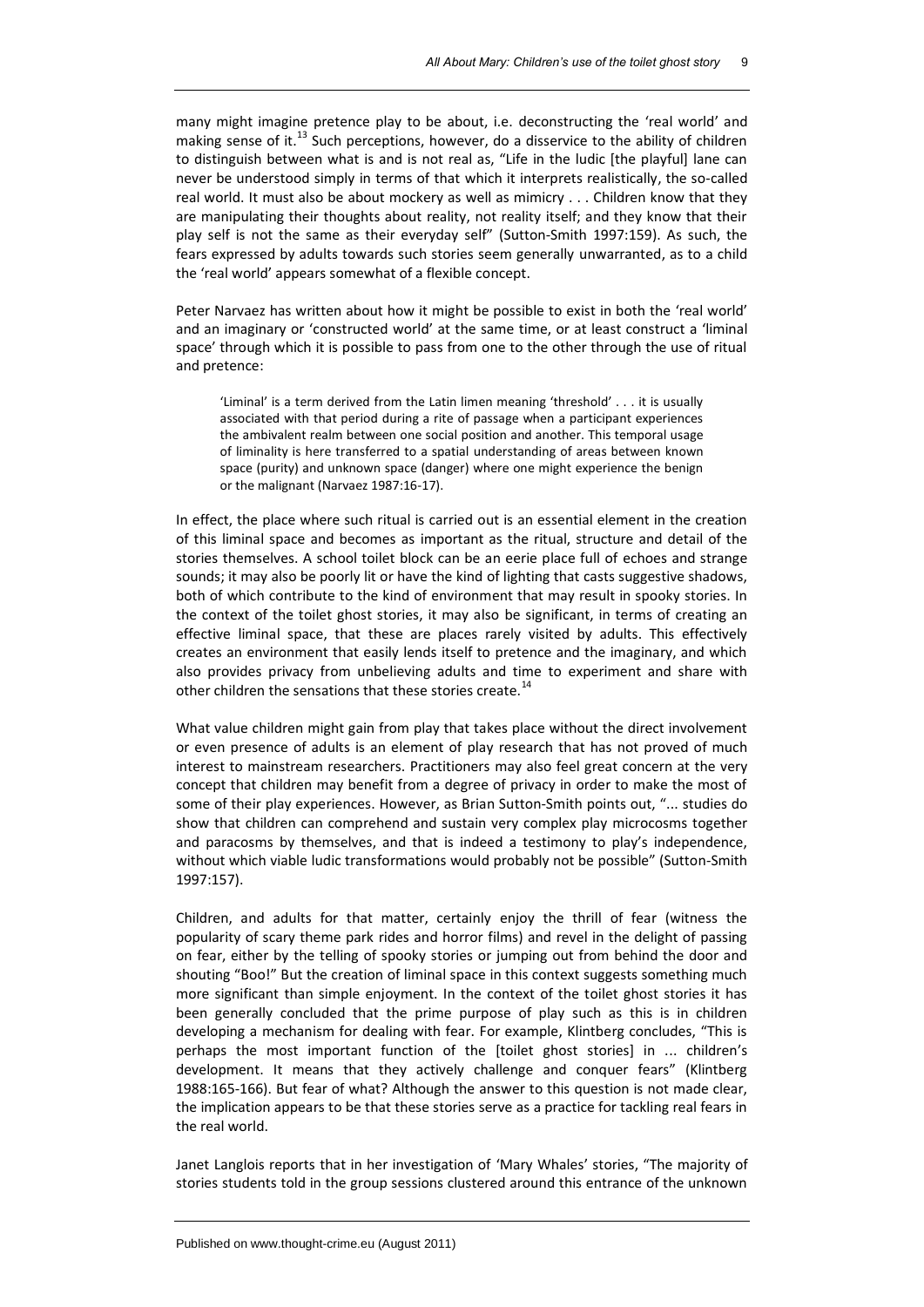into their known world. In some cases, revenants and their sinister counterparts —human intruders—enter homes literally through windows and doors" (Langlois 1978:203). There has been a significant rise in parental fear of strangers throughout the United Kingdom and some other parts of the industrialized world, which has at times reached almost hysterical levels. It may be that, as a result, children over the last 30 years or so have become more wary of strangers and have sought to deal with this potential risk by personifying it as an evil character that they can manipulate. However, children appear less concerned themselves about the question of 'stranger danger' either as being a real threat or as an exaggerated perception.<sup>15</sup> In addition, the toilet ghost stories may pre-date this rise in a perception of stranger danger.

School life can at times be stressful and fearful both in terms of educational attainment and in social relationships, so perhaps this and an increase in the fear of strangers provide external fears that such stories aim to tackle. If this hypothesis is correct then it makes sense that those children who are more at risk, or who perceive a greater risk, should be those children who engage in these stories more than those who do not. Although I have not investigated this possibility specifically, findings so far do not support this hypothesis. The possibility that such stories are part of a mechanism for dealing with external fears cannot be discounted but there seems to be little direct evidence available to support this view.

A second hypothesis, proposed by the late American anthropologist and folklorist Alan Dundes, also suggests a deeper psychological meaning behind the stories. He concludes that, "... the Bloody Mary ritual is a pre-pubescent fantasy about the imminent onset of menses ..." (Dundes 1998:129). His conclusion is based on a psychoanalytic interpretation of the content and structure of the stories. He cites references to blood, a bathroom and/or toilet flushing, the prevalence of the story amongst young girls, and "The consistent utilization of a mirror ..." as evidence. Although all these were present within the case studies, the only consistent element from amongst the above list has been the location of a toilet block. In particular, the presence of blood has not formed a prerequisite for the story. Dundes' own paper reproduces ten sample texts of toilet ghost stories as "... a small but representative sample..." of over seventy-five examples collected in and around 1996 (Dundes 1998: 123). Blood is not mentioned in three of the ten and what proportion of the total have references to blood is not given.

Dundes also suggests that the name Bloody Mary and the host of alternate Mary's mentioned above may link this character with that of the Virgin Mary of Christian faith, and thus virginity and purity. He expands this into a representation of the socialized role of girls and women stating:

A girl is socialized into believing that her "worth" as a female will be realized through achieving womanhood, marriage, bearing children, etc. To be, then, a worthy Mary, one must first become a woman, hence experience menarche. This, I suspect, is the reason why "Mary Worth" was selected as an alternative name for "Bloody Mary" (Dundes 1998:127).

This conclusion relies heavily on the commonality and symbolism of the name Bloody Mary and a transition into Mary Worth. However, although the name Bloody Mary and other Mary variants are probably the most common name form for the toilet ghost in the United States, throughout Europe, despite the existence of Bloody Mary, it is the White Lady that dominates.

Perhaps the strongest meaning that can be applied to the toilet ghost stories does, however, have a psychological connection and one that returns us to the question of fear. As stated above, the psychological basis of pretence in children's play is something that is increasingly of interest to psychologists but research from this field may have concentrated until now on the negative effects of such play, and, "... the imagination is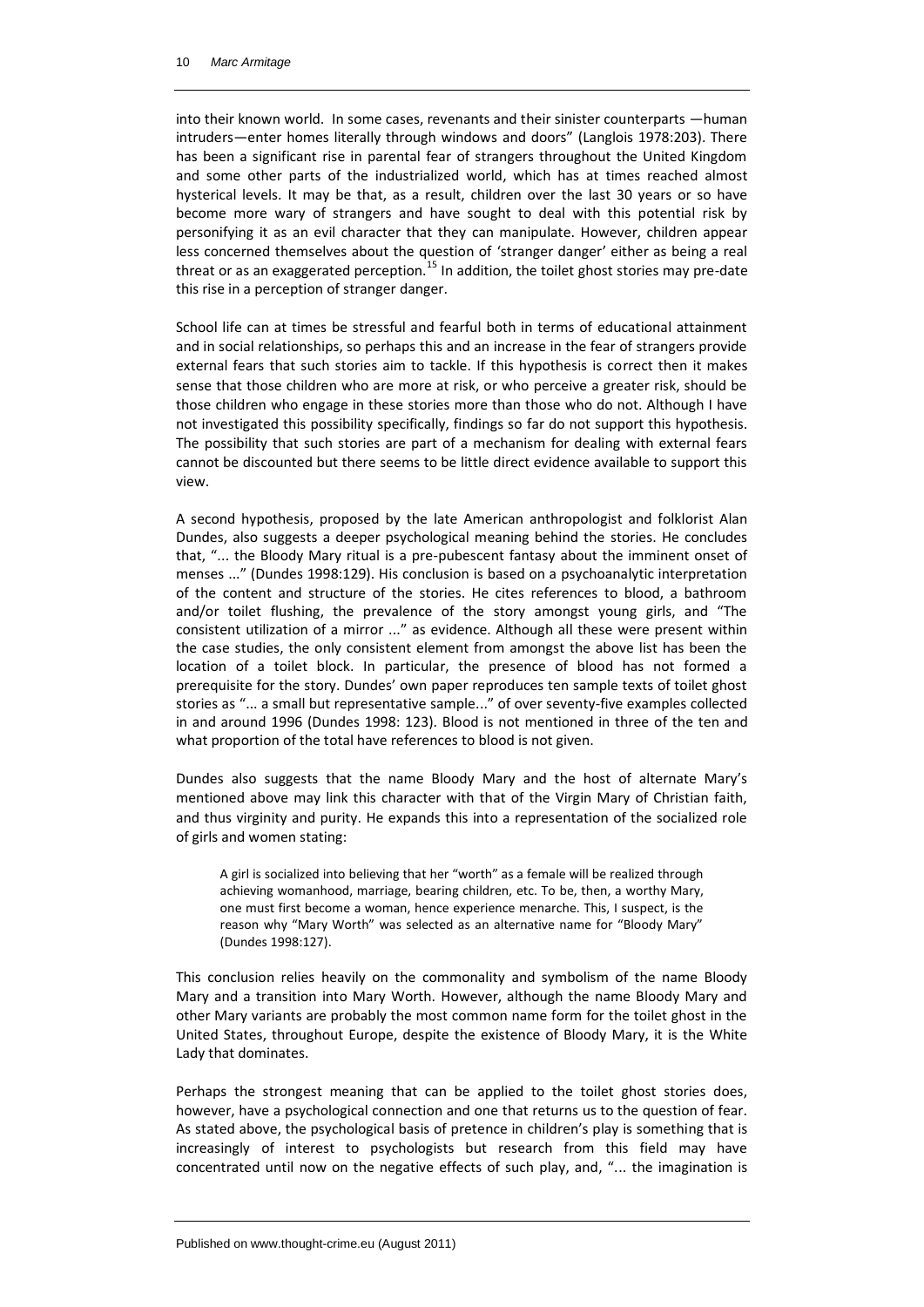typically examined as a psychological defensive against conflict rather than as a creative power of the mind" (Sutton-Smith 1997:156).

Inga Sylvander and Maj Ödman ask the question, "What is fear?" They conclude:

The word is associated with worrying of some kind—of many different kinds. For most people fear is something exclusively negative. Nevertheless fear is essential for life, a fundamental requirement for our survival. Fear is like hunger, tiredness, pain, a warning signal to avoid physical or psychological ill-health. Fear can be devastating and paralysing but it can also be stimulating and a protection (Sylvander & Ödman 1985: 11). $^{16}$ 

Sylvander and Ödman conducted a research project in the 1960s that involved collecting essays written by children from around the world in which they expressed their fears. This included material from countries both at war and in peace and included a small number from around the United Kingdom. The project was repeated on a smaller scale in 1985. In general, their findings showed that children around the world expressed very similar fears; more specifically "*fysisk fara*" (physical danger) and "*inbillad fysisk fara*" (imagined physical danger) were the two most recorded fears expressed by both girls and boys in their earlier study at 21.6 per cent and 30.1 per cent respectively (1985:148, Tabell I). Interestingly, the 1985 study, in which fewer stories were collected from countries at war, shows a significant drop in the fear of imagined physical danger (18.5 per cent) whereas the figure recorded for "*inre upplevelse*" (internal experiences) doubles (from 7.8 percent to 15 per cent). These internal experiences were defined as such things as dreams and imaginary characters (1985:46). Amongst all the imaginary characters that frightened children it was ghosts they were the most afraid of (Sylvander and Ödman 1969:103).

There is a dilemma concerning children's seemingly irrational fears of the unreal, as pointed out by Harris et al., who refer to this as a paradox. "Young children appear to have a firm grasp of the distinction between fantasy and reality. They understand that the products of their imagination are not publicly visible or real. On the other hand they sometimes respond as if such imaginary creatures could actually exist" (Harris et al. 1991:120). In a review of experimental work on children's reactions and thoughts about this element of fear, Johnson and Harris concluded that children's explanations for unusual acts might be naive or incorrect, but that they rarely invoke a magical explanation (Johnson & Harris 1994:36).

Harris is writing here of younger children but this may apply to children in their middle years too. For example, earlier in this paper references were made to the occasional mentions of characters such as the Candyman and Chucky when discussing the toilet ghost. In this context it is interesting to note that there were a number of times in the case studies when children said such things as (to use just one example), "We know the Candyman's not real, but we're not sure about the White Lady" (11 year old girl, Hull Primary 1997). These views, expressed by children themselves, appear to confirm the idea that although children may not fully understand the reasoning behind their fears and the 'spooky stories' they tell, they are unwilling to accept that such stories are "real" and yet they could not possibly be untrue either—could they? This is in essence the paradox proposed by Harris et al.

If there is a meaning and purpose behind examples of play involving malevolent characters and storylines (of which the 'toilet ghost' is one) there are a number of possible explanations, but we must also bear in mind that such stories may not serve any developmental role. Despite the fact that the role of play in human development has received increasing recognition, it should still be acknowledged that children do sometimes play purely for the sake of it and use play as an enjoyable way of passing time. That is not to say that the consequences of that play might not have negative and/or positive developmental effects on the individual but that this form of play might be seen like this—interesting, but not particularly significant. However, the consistency and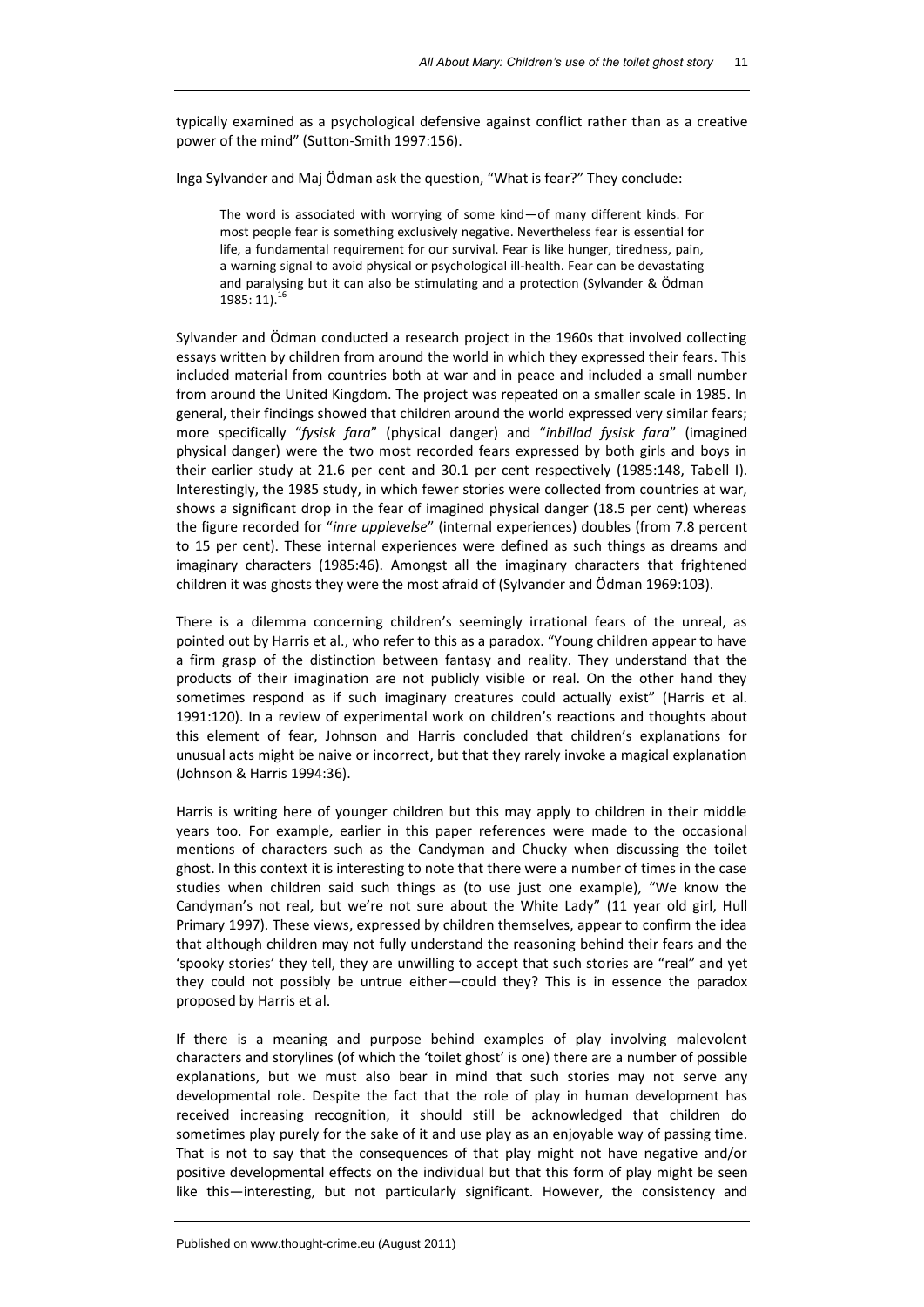structure given to these stories appear to form at a specific age/stage in an individual's development (from around 8 years of age) which might suggest that this is maturational, biological and, therefore, may have developmental consequences.

What little has been written on this topic so far generally concludes that these stories serve as a mechanism that allows children to tackle and conquer fear by personifying a real or perceived but undefined external anxiety. However, it is unclear what children's own opinions about this are, and this view does not explain why these types of stories, although extremely common, do not apply to all. Nor does there appear to be a connection between these stories and those children who, it might be felt, are more 'at risk' and who would therefore personify their fears as a way of practicing dealing with this external threat, more than those less at risk. Making a comparison between 'dreams' and imagination in children's play, Sutton-Smith makes the point that, "[this] does not explain why children dream such dreams [have imaginary play in this way]; why some dream them forcefully and continually and others very little" (Sutton-Smith 1997:157).

There is another possibility which is that children use these stories as a reaction to undefined fears and anxieties which are generated from within rather than are created to tackle fears from without; "... [this] implies that acts of fantasy can generate *ex nihilo*  entities that have no pre-existing likelihood and project them onto the outside world [thus] ... young children should sometimes credit their own imagination with the power to bring about violations of the known laws of object permanence and displacement" (Harris et al. 1991:122, italics in original). In other words these types of stories may exist and take on the significance they do because they are dealing with fears created internally within the development of the psychosocial 'self' rather than are created to tackle an external anxiety; "... are they [frightening characters], as Roheim suggests, ultimately reflections of childhood psycho-dynamic process?" (Goldman 1998:175). This hypothesis would explain the difficulty that children seem to find in explaining 'why' they tell these stories as well as their confusion over whether the toilet ghost is real or not.

If children appreciate that when they can conjure up such creatures in their imagination, they are neither real nor publicly visible, the persistence of their fear sometimes into middle childhood—remains unexplained. It is possible to argue, however, that certain types of imagined creature arouse fear, and it is precisely because they arouse fear that children start to regard them as real (Harris et al. 1991:109).

Instead of being a frivolous but interesting waste of time or a mechanism for dealing with external fear, the real meaning behind the toilet ghost stories may be that characters such as the 'White Lady', 'Bloody Mary' and all her other toilet ghost manifestations are actually creating this sense of fear in the first place. So, rather than being a mechanism for dealing with real, malicious and possibly life-threatening situations, they may be more about dealing with irrational fears triggered within children at a particular stage in their development. These stories, therefore, may actually be an outward manifestation of the developing human mind itself.

Marc Armitage Independent Playworking Consultant

marc@marc-armitage.eu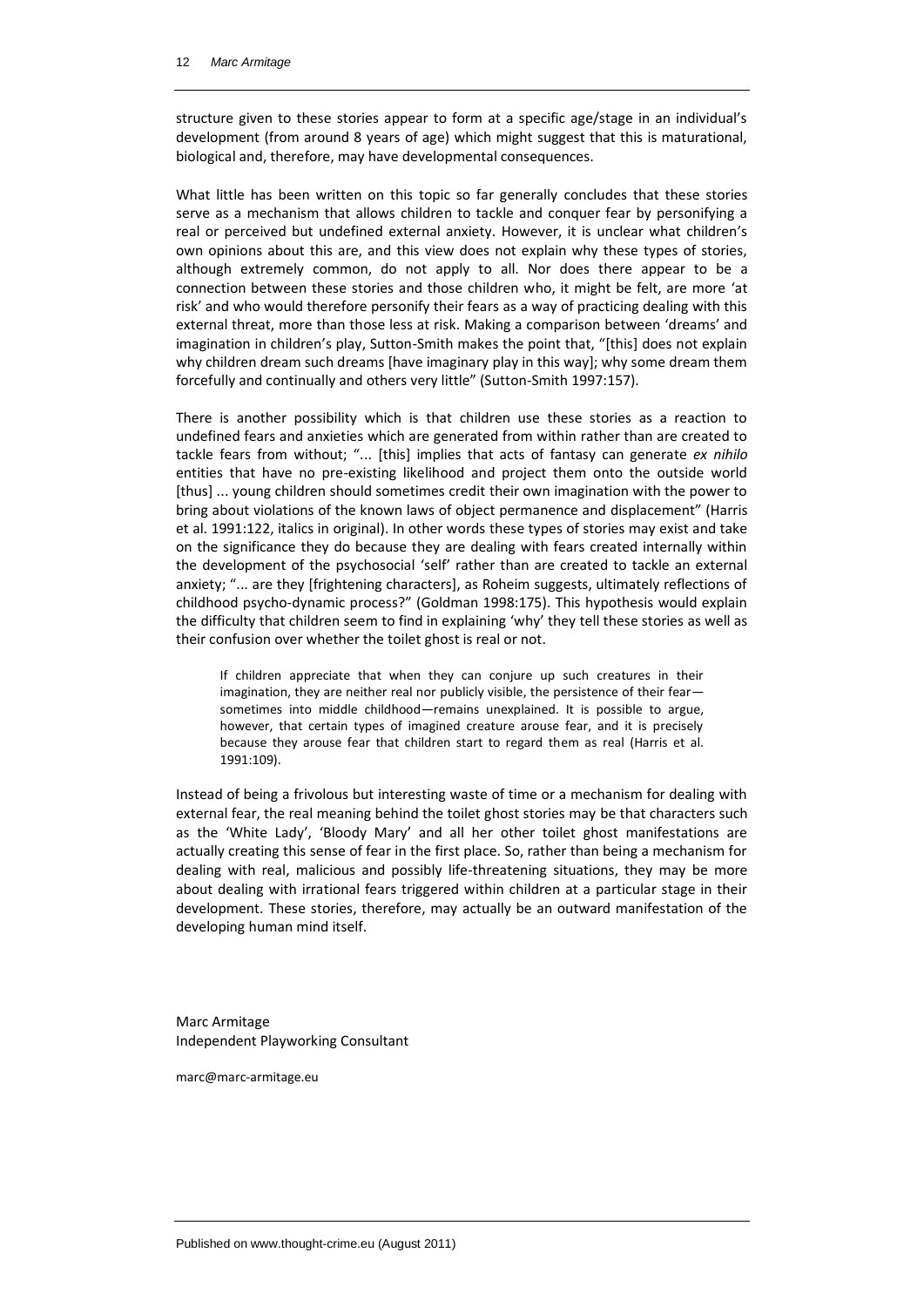This paper was originally published in *Contemporary Legend*, n.s. 9 (2006): 1-27 [the Journal of the International Society for Contemporary Legend Research (www.isclr.org)]. This was based on two previous conference papers, '*Black and White Ladies, Weeping Women and Bloody Mary: the personification of evil among elementary school children'*, a paper for the Perspectives on evil and human wickedness conference, Oxford (UK), March 2000; and *'All About Mary: Children's use of the Toilet Ghost story as a mechanism for dealing with fear, but fear of what?'* a paper for the 20<sup>th</sup> International Perspectives on Contemporary Legend Conference, Sheffield (UK), July 2002. It was reformatted and published on www.thought-crime.eu in August 2011.

Copyright © Marc Armitage 2011. Permission is granted to reproduce and distribute this work for study, reporting, research and teaching under the thought-crime.eu fair use policy on the condition that work is fully credited to the author and to thought-crime.eu (for full conditions see www.thought-crime.eu).

#### **Notes**

- 1 In the education system of England and Wales, a primary school is one that caters for the education of children from around five to eleven or twelve years of age. A play audit records what and where children are playing during their free-time periods when away from the control of adults.
- $2$  "Priest Hole" is a term used to describe the hiding places built into houses during the Elizabethan and early Jacobean period to hide the material and sometimes the person of the Catholic priests who were prepared to deliver what was, at the time, the illegal act of the mass. These spaces are sometimes literally holes built into the fabric of the house but are also occasionally whole rooms that can be very elaborately hidden.
- The vanishing hitchhiker stories vary considerably, but the basic story is that an individual once stopped to pick up a hitchhiker by the side of the road. Sometimes this is a young girl or an adult woman, often dressed in white. The hitchhiker asks to be taken to a specific address only to have the driver told on arriving that either the hitchhiker, who has now disappeared, is not known at that address, or is known but had died in a road accident or a drowning some years before. The hitchhiker is also sometimes said to leave behind a puddle of water or blood on the seat she had used in the car.
- <sup>4</sup>For a more detailed description of the *Candyman* series of films see Koven (1999).
- 5 There are a number of "Toilet Ghost" stories that have made it to the small and big screens, including an episode of *The X Files* called "Syzygy" (3.13, 1996) which features the calling forth of a female spirit through the mirror in a washroom (toilet block), and the US film, *Urban Legend* (Blanks, 1998), which tells the story of a group of US college students enacting a number of urban legends which then begin to come true. The most prolific celluloid versions of the story, however, are to be found in Japan, where the Japanese version of the White Lady, Hanako-San (The Little Flower Girl), features in a number of graphic horror films that have gained cult status, such as *Gakkou no Kaidan* (Hirayama, 1995) and a number of sequels. However, none of these can claim to be the root of the toilet ghost as there are recorded examples of toilet ghost stories that pre-date the above examples (see for example, Klintberg 1988).
- 6 All the case study examples in this study are of primary schools, but for examples from older participants and other locations see Thomas (1991) and Goldstein, Grider and Thomas (2007).
- 7 One exception to this came from a Hull primary school (Feb 1997a) where the most common chant was said to be "White Lady, White Lady show us your pale face." This had to be recited into a mirror (see also Klintberg 1988). However, when this was mentioned, one person in the group also added, "Isn't there something about 'Black Lady, Black Lady, we've somethinged your baby' . . . I think it's 'kidnapped' your baby?"
- 8 Others have suggested that the Llorona story may also be based on the German *Die Weisse Frau*, another White Lady character (see for example Kirtley 1960).
- The idea among school children that their school has been built on something such as a park, a lake, or, most common of all, an old graveyard, is regularly reported. In fact, during questioning of children at this same school during a different occasion and researching another topic, other children here said that their school field had once been part of the disused graveyard that is alongside their school; this is also not true.
- Bengt af Klintberg notes that the name "Mary Worth" may originate with a US cartoon character of the same name that dates from 1940. However, he also notes that this character bears no resemblance to the malicious toilet ghost.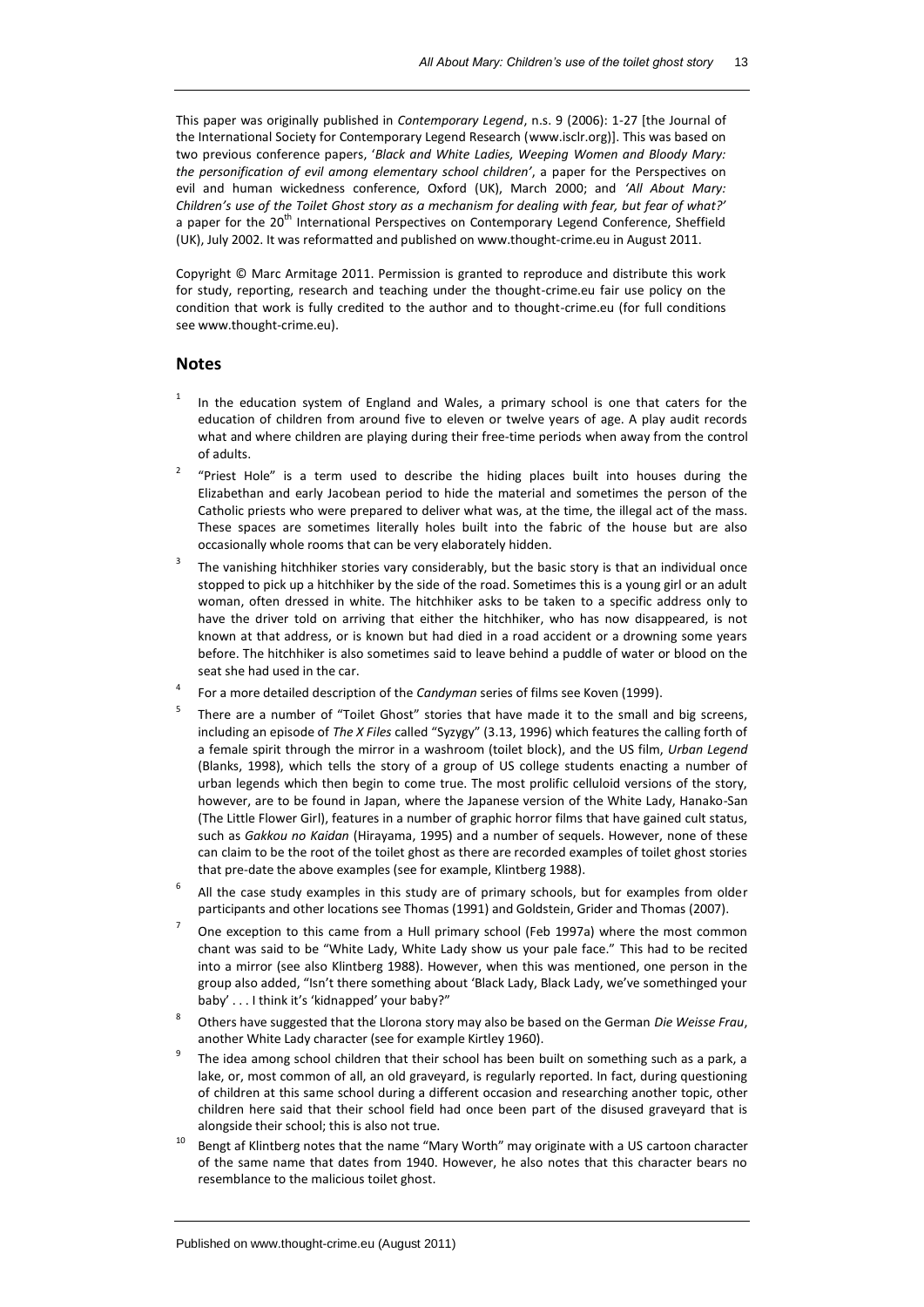- $11$  Thomas Stratton Primary school, Hull, built towards the end of the  $19<sup>th</sup>$  century but now demolished.
- $12$  There are forms of play engaged in by younger children that are complex and just as consistent in shared knowledge through the school's child population as are the toilet ghost stories. These forms of play, which usually involve the use of gathered natural materials such as sticks, stones and berries, etc., are even more common than the toilet ghost stories among older children but they take place exclusively outdoors and have a very different structure from that of the toilet ghost.
- $13$  On an anecdotal note, the most common reaction I have experienced from adults after describing the existence of a toilet ghost in their school has been surprise and, often, amusement. However, what I have found very surprising has been the number of times I have been asked things such as: "Is this dangerous?", and "Should we stop it?"
- $14$  It is important to point out that I am not suggesting that adults never visit the school toilet blocks. Indeed, in some schools adults regularly visit these places as part of a whole school antibullying strategy. But certainly in the case of those schools in the study group adults did not routinely visit the toilet blocks during the school day.
- $15$  See for example Furedi (1998).
- $16$  "Ordet förknippas med oro av något slag av många slag. För de flesta människor är rädsla något enbart negativt. Och ändå är rädsla en livsnödvändighet, en fundamental förutsättning för vår överlevnad. Rädsla är liksom hunger, trötthet, smärta en varningssignal för att undvika fysisk eller psykisk ohälsa. Rädsla kan vara förödande och förlamande, men den också vara stimulerande och ett skydd." [author's own translation].

#### **References**

- Armitage, Marc. 1998. The ins and outs of playground play: the relationship of the physical environment of the primary school playground and everyday play*.* A paper for the conference "The State of Play", Sheffield University, November 1998.
- ———. 2000. Black and White Ladies, Weeping Women and Bloody Mary: the personification of evil among elementary school children. A paper for the conference "Perspectives on evil and human wickedness", Oxford, March 2000.
- ———. 2001. Sticks and stones may break my bones: violence and evil in the play of children. A paper for the conference "Dimensions of Play: Time, Space and Imagination in Children's Oral Culture", Sheffield, July 2001
- Dundes, Alan. 1998. Bloody Mary in the Mirror: a ritual reflection of pre-pubescent anxiety. *Western Folklore* 57.2-3:119-35.
- Emery, David. 1999. *Do you believe in Mary Worth*? [online] available at http://urbanlegends.about.com/culture/urbanlegends [accessed February 2000].
- Furedi, Frank. 1998. *Culture of Fear: risk-taking and the morality of low expectation*. London: Cassell.
- Johnson, Carl. N., and Paul L. Harris. 1994. Magic: Special but not excluded. *British Journal of Developmental Psychology* 12:35-51.
- Langlois, Janet. 1978. Mary Whales, I believe in you: myth and ritual subdued*. Indiana Folklore* 9.1:5-33.
- Goldman, L. R. 1998. *Child's Play: myth, mimesis and make-believe*. Oxford: Berg, Oxford International publishers.
- Goldstein, Diane, Sylvia Grider, and Jeannie B. Thomas. 2007. *Haunting Experiences: Ghosts in Contemporary Folklore.* Logan: Utah State University Press.
- Harris, Paul. L., Emma Brown, Crispin Mariott, Semantha Whittall, and Sarah Harmer. 1991. Monsters, ghosts and witches: testing the limits of the fantasy-reality distinction in young children. *British Journal of Developmental Psychology* 9:105-23.
- Haward, Winifred. 1973a. The White Lady of the Priest Holes (part I). *Lore and Language* 1(9):14-15.
- ———. 1973b. The White Lady of the Priest Holes (part II)*. Lore and Language* 1(10):15- 16.
- Kirtley, Bacil F. 1960. La Llorona and Other Themes. *Western Folklore* 19, 3, 155-68.